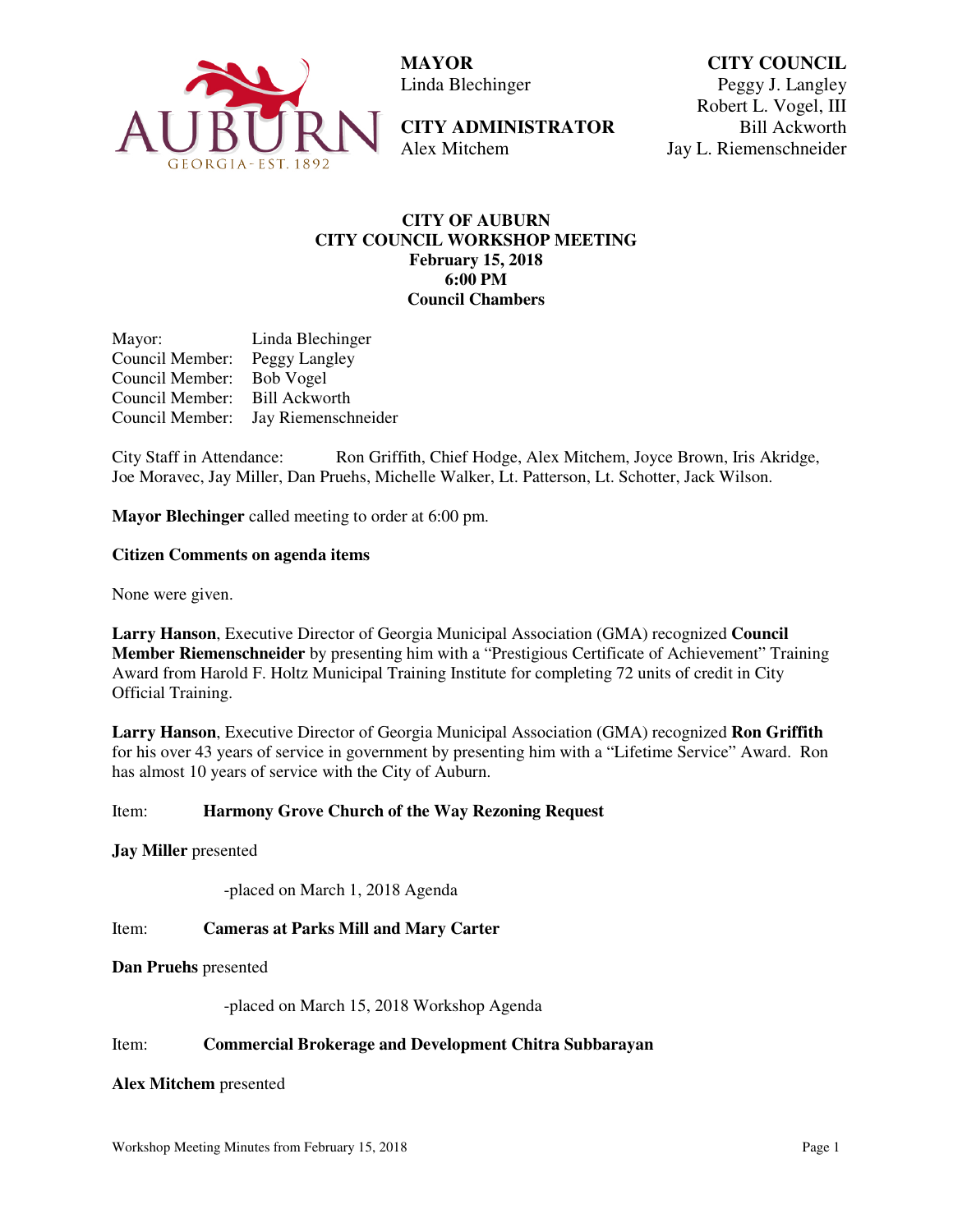-to be voted on at end of meeting

# Item: **Cheryl Cruce Consultant Agreement**

## **Alex Mitchem** presented

-to be voted on at end of meeting

## Item: **Ron Griffith Consultant Agreement Alex Mitchem** presented

-to be voted on at end of meeting

**Mayor Blechinger** asked for a motion to approve the agreement with Commercial Brokerage and Development, LLC Chitra Subbarayan to provide marketing and economic development advisory services for twelve months.

Motion: Made by **Council Member Ackworth** to approve the agreement with Commercial Brokerage and Development, LLC Chitra Subbarayan to provide marketing and economic development advisory services for twelve months.

Seconded: By **Council Member Riemenschneider**.

**Mayor Blechinger** asked for any discussion. There was none.

Vote was taken with all members present voting yes.

**Mayor Blechinger** asked for a motion to approve the agreement with Cheryl Cruce to provide consultant services relating to accounting, personnel, and payroll advisory for three months.

Motion: Made by **Council Member Ackworth** to approve the agreement with Cheryl Cruce to provide consultant services relating to accounting, personnel, and payroll advisory for three months.

Seconded: By **Council Member Riemenschneider**.

**Mayor Blechinger** asked for any discussion. There was none.

Vote was taken with all members present voting yes.

**Mayor Blechinger** asked for a motion to approve the agreement with James Ronald Griffith to provide consultant services related to certain daily operations, contract negotiations, and financial resources advisory services for four months.

Motion: Made by **Council Member Ackworth** to approve the agreement with James Ronald Griffith to provide consultant services related to certain daily operations, contract negotiations, and financial resources advisory services for four months.

Seconded: By **Council Member Langley**.

**Mayor Blechinger** asked for any discussion. There was none.